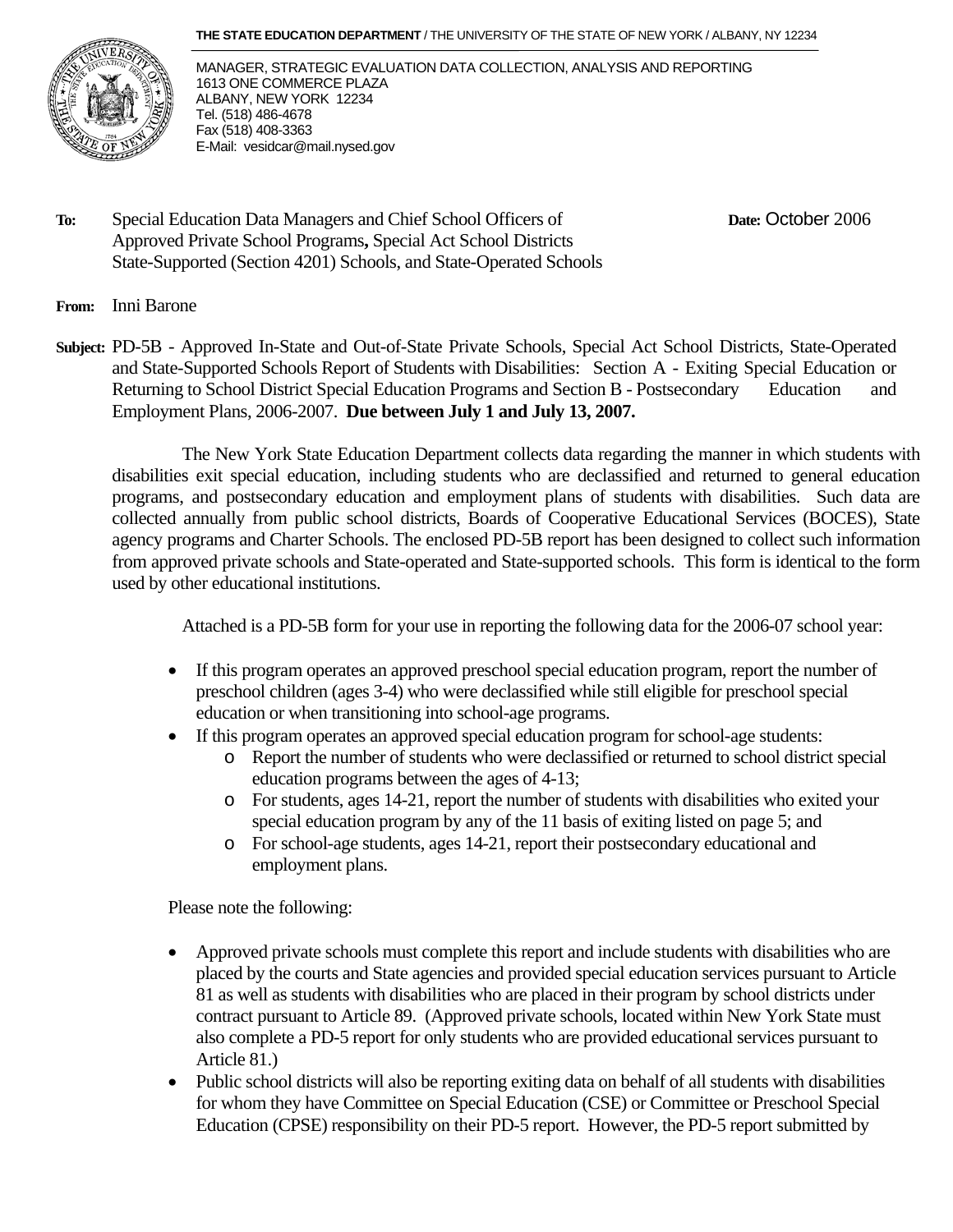school districts does not contain the information needed regarding student participation in approved private schools.

 Compared to the PD-5B report for 2005-2006 school year, the PD-5B for 2006-2007 has been revised as follows:

• A new race/ethnicity category, "multi-racial, not of Hispanic origin", has been added. This is an optional reporting category, however, if schools report students in this category on the fall 2006 Basic Education Data System (BEDS) enrollment report and the child count report (PD-2 or PD-2A/4 ), they must also report students in this category in this PD-5B report.

The data collected through the PD forms are used in the following reports and activities:

- State Performance Plan and Annual Performance Report for Special Education
- Public reporting of LEA results against State targets established in the State Performance Report.
- Calculation of minimum amount of per-pupil IDEA funds to be sub-allocated or spent on services.
- Pocketbook of Goals and Results for Individuals with Disabilities
- Chapter 655 Report to the Governor and the Legislature on the Status of the State's Schools
- Special Education Quality Assurance Reviews
- School District Report Cards
- BOCES Report Cards
- Charter School Report Cards
- Calculations to identify instances of possible race/ethnicity disproportionality
- Other reports required by State or federal statutes
- Evaluation of programs and policies

 If you have any questions or are in need of assistance in completing this report, please contact the Strategic Evaluation Data Collection, Analysis and Reporting (SEDCAR) Unit by using the contact information provided in the letterhead. Thank you.

Attachment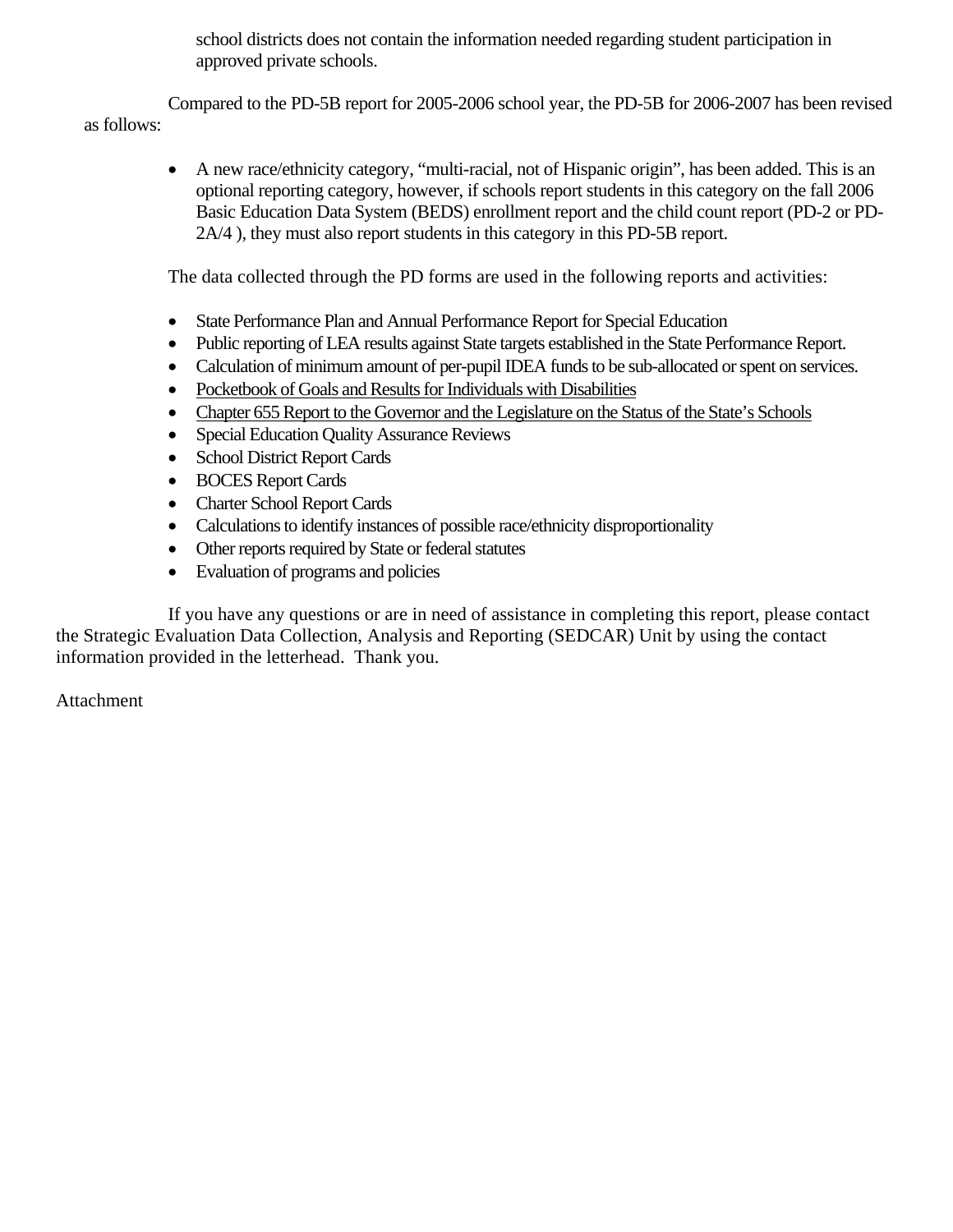| The University of the State of New York                                                 |
|-----------------------------------------------------------------------------------------|
| THE STATE EDUCATION DEPARTMENT                                                          |
| Office of Vocational and Educational Services for Individuals with Disabilities (VESID) |
| Strategic Evaluation Data Collection, Analysis and Reporting                            |
| One Commerce Plaza - Room 1613 - Albany, NY 12234-0001                                  |

#### **PD-5B - Approved In-State and Out-of-State Private Schools, Special Act School Districts, State-Operated and State-Supported Schools Report of Students with Disabilities: Section A- Exiting Special Education or Returning to School District Special Education Programs and Section B- Postsecondary Education and Employment Plans July 1, 2006 to June 30, 2007**

| <i><b>Instructions:</b></i> | 1. Return one copy of this report between July 1 and July 13, 2007 to the above       |
|-----------------------------|---------------------------------------------------------------------------------------|
|                             | address. Please do not submit this form before June 30, 2007                          |
|                             | 2. Retain one copy (and supporting documentation) in your program files for           |
|                             | reference and audit purposes. The required retention period ends June 30, 2014.       |
|                             | 3. Carefully read the Instructions and Definitions on the following pages.            |
|                             | 4. If you have questions about this report, please call (518) 486-4678 or e-mail your |
|                             | questions to vesidcar@mail.nysed.gov                                                  |

Check this box if no student exited special education or returned to school district programs (including students declassified between the ages of 3 and 21) within the report period.

*Note*: If this box is checked, please complete this page only and return it to the address at the top of this page.

| <b>Program Information</b><br>(Enter 12-digit SED Code Below) |  |  |  |  |  |  |  |  |  |  |  |  |  |
|---------------------------------------------------------------|--|--|--|--|--|--|--|--|--|--|--|--|--|
|                                                               |  |  |  |  |  |  |  |  |  |  |  |  |  |
|                                                               |  |  |  |  |  |  |  |  |  |  |  |  |  |
| PROGRAM NAME                                                  |  |  |  |  |  |  |  |  |  |  |  |  |  |
| <b>ADDRESS</b>                                                |  |  |  |  |  |  |  |  |  |  |  |  |  |
|                                                               |  |  |  |  |  |  |  |  |  |  |  |  |  |
|                                                               |  |  |  |  |  |  |  |  |  |  |  |  |  |

| <b>Contact Person Information*</b> |            |  |  |  |  |  |  |  |
|------------------------------------|------------|--|--|--|--|--|--|--|
| <b>NAME</b>                        |            |  |  |  |  |  |  |  |
| <b>TITLE</b>                       |            |  |  |  |  |  |  |  |
| TELEPHONE                          | <b>FAX</b> |  |  |  |  |  |  |  |
| <b>E-MAIL ADDRESS</b>              |            |  |  |  |  |  |  |  |

\*All correspondence from SEDCAR will be directed to the contact person identified in the PD web based data entry system at http://pd.nysed.gov. Please keep the contact person information current, including the e-mail address as most communication will occur via e-mail.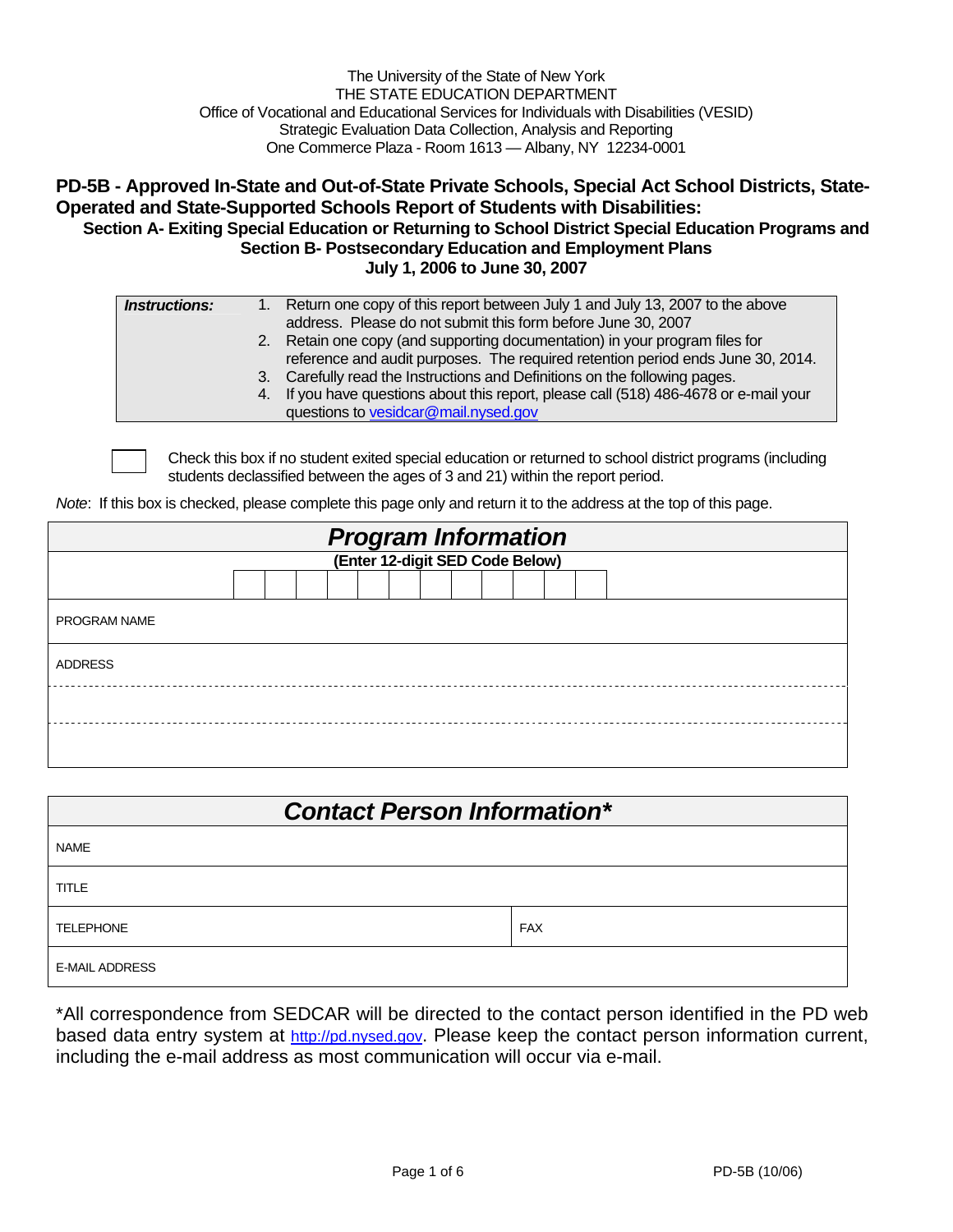### **Definitions and Instructions for Completing the PD-5B Report**

- 1. This report should be completed in consultation with school district personnel to confirm the exit status of students with disabilities who were placed by the school districts in your program and provided special education services and who left your school during the reporting period.
- 2. Report information for all students with disabilities (ages 3-21) who were provided special education programs/services by this program. In Section A, Table 1, report the number of students, ages 3-13, who were declassified; In Section A, Table 2, report the number of school-age students (ages 14-21) who exited special education through the basis listed, and school-age students, ages 4-21, who returned to school district special education programs. In Section B, report the postsecondary education and employment plans of the students with disabilities who have completed their program or dropped out.
- 3. If this program does not operate an approved preschool program (pursuant to sections 4410 or 4201 of the Education Law), enter "NA" in columns A and B of Table 1 of Section A.
- 4. For purposes of this report, students with disabilities provided evaluation services only are not to be included in this report. Also, students provided summer school special education programs only are not to be included.
- 5. Data should be reported for all New York State students with disabilities regardless of whether such students attended on a day or residential basis. Do not report students placed in this program by student's parents (at the parent's expense).
- 6. The total number of school-age students with disabilities for each exit category in Section B must equal the total number of such students reported in Table 2 of Section A.
- 7. The total number of students for whom race/ethnicity is provided in Section A, Table 2, Columns K-P must equal the total number of students reported in Column J of the same table.
- 8. Wherever data are requested by student age, the age should be reported as of December 1, 2006 (e.g., a student who is 14 years and 10 months of age on December 1, 2006, should be reported as age 14).
- 9. When reporting race/ethnicity of students, report the number that appear to belong, identify with, or are regarded in the community as belonging to each race/ethnic group. Please report the race/ethnicity of students with disabilities consistently on all Department data collection instruments and report consistent with how public school districts report each student's race/ethnicity. Each student should be counted once, in one of the following categories:

**American Indian/Alaska Native:** A person having origins in any of the original peoples of North and South America (including Central America) and who maintains tribal affiliation or community attachment.

**Asian or Pacific Islander:** A person having origins in any of the original peoples of the Far East, Southeast Asia, the Indian subcontinent, or the Pacific Islands, including, for example, Cambodia, China, India, Japan, Korea, Malaysia, Pakistan, the Philippine Islands, Thailand, and Vietnam. The Pacific Islands include Hawaii, Guam, and Samoa.

**Black or African American (not of Hispanic origin):** A person having origins in any of the Black racial groups of Africa.

**Hispanic or Latino:** A person of Cuban, Mexican, Puerto Rican, South or Central American, or other Spanish culture or origin, regardless of race.

**White (not of Hispanic origin):** A person having origins in any of the original peoples of Europe, the Middle East, or North Africa.

**Multi-Racial (not of Hispanic origin):** This is not a required reporting category, however, if schools report students in this category on the fall 2006 BEDS enrollment report and the child count report (PD-2A/4 or PD-2), they must report students in the same category in this report. The definition of this category is, a person having origins in two or more of the categories of people classified as American Indian or Alaska Native, Black or African American (not of Hispanic Origin), Asian or Pacific Islander, or White (not of Hispanic Origin). Note: Any person of Hispanic of Latino origin, in whole or in part, should be reported as Hispanic or Latino.

- 10. In general, exiting students with disabilities should be reported once, with few exceptions. The following examples are provided for purposes of clarification.
	- A student who is declassified and returned to general education several times, should be reported once each year that he or she is returned to general education, on page 4, Section A, Columns C and D of Table 1; and in Line 7 of Table 2, on page 5.
	- A student who receives a local diploma with a Regents endorsement should be reported in either Line 2 (Regents Diploma-Regular) or Line 1 (Regents Diploma with Advanced Designation and/or Honors) on page 5, Table 2.
	- A student, who previously received an IEP Diploma or Local Certificate, has continued in the special education program and does not receive a higher diploma, should **NOT** be reported again.
	- A student who previously received an IEP Diploma or Local Certificate has continued in their special education program and received a Regents, Local or High School Equivalency Diploma, should be included in the count for the given diploma (Lines 1-4) on page 5, Table 2.
	- A student who previously dropped out of school, re-entered this program, and received a diploma should be reported in the count for the given diploma (Lines 1-4) on page 5, Table 2. If, however, the same student dropped out again, in a different school year, without receiving a diploma the student should not be reported again.
- 11. If you have any questions or are in need of assistance in completing this report, please contact SEDCAR by telephoning (518) 486-4676 or e-mail your questions to vesidcar@mail.nysed.gov .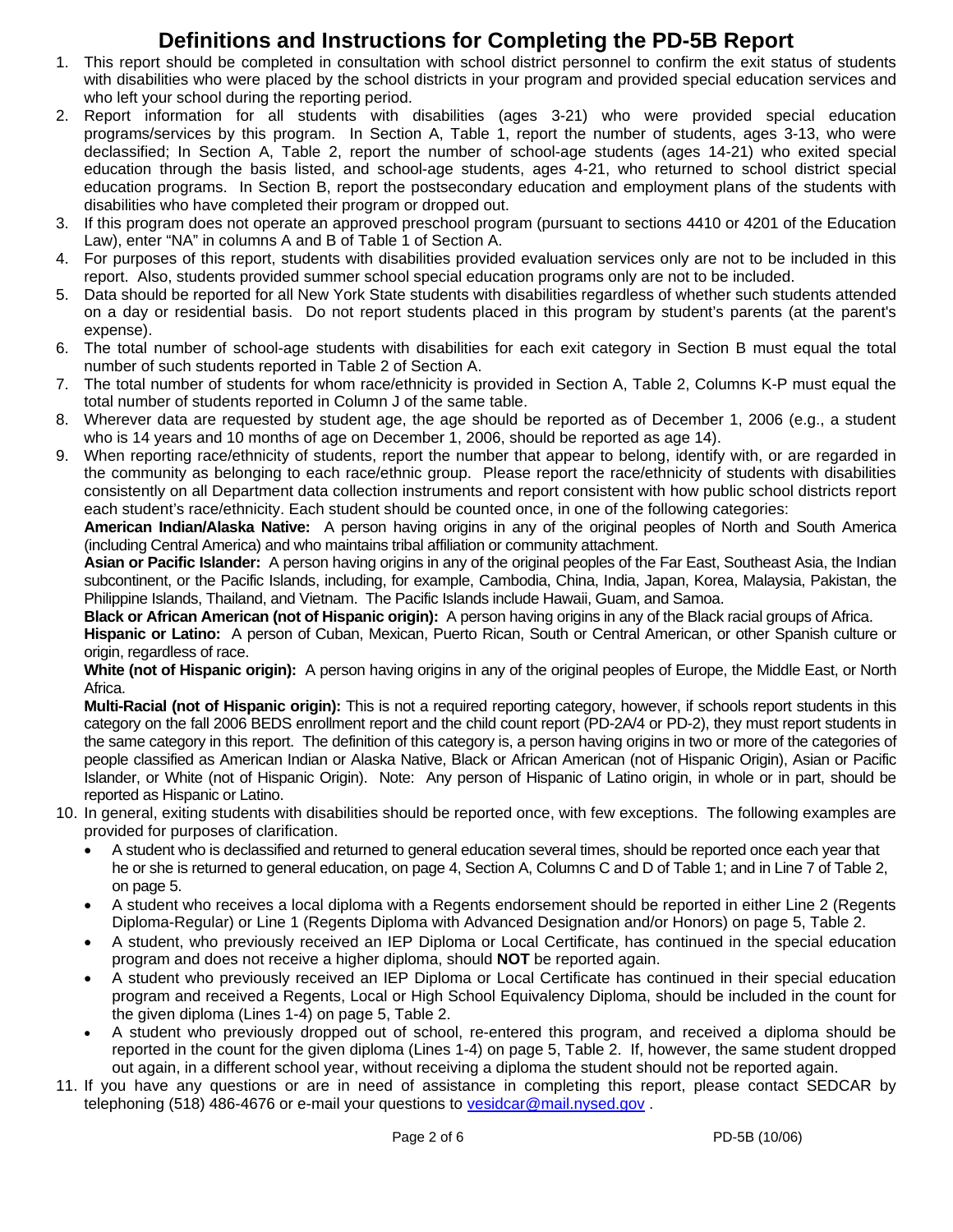#### **Section A Definitions**

| <b>Item</b>                                                                                                                                                                                | <b>Definition</b>                                                                                                                                                                                                                                                                                                                                                                                                                                                                                                                                                                                                                                                                                                                                                                                                    |
|--------------------------------------------------------------------------------------------------------------------------------------------------------------------------------------------|----------------------------------------------------------------------------------------------------------------------------------------------------------------------------------------------------------------------------------------------------------------------------------------------------------------------------------------------------------------------------------------------------------------------------------------------------------------------------------------------------------------------------------------------------------------------------------------------------------------------------------------------------------------------------------------------------------------------------------------------------------------------------------------------------------------------|
| <b>Declassified While Still of Preschool-</b><br>age and Eligible for Preschool<br><b>Special Education Services (Section</b><br>A, Table 1, Column A)                                     | For programs operating an approved preschool special education program, report<br>the total number of students, ages 3-4 who received special education services<br>during July 1, 2006 - June 30, 2007 pursuant to section 4410 or 4201 of the<br>Education Law, but were declassified while still eligible for preschool special<br>education services, and no longer have an Individualized Education Program (IEP).                                                                                                                                                                                                                                                                                                                                                                                              |
| <b>Enrolled in General Education</b><br><b>Without a Disability Classification</b><br><b>When Transitioning from Preschool</b><br>to School-age Programs (Section A,<br>Table I, Column B) | For programs operating an approved preschool special education program, report<br>the total number of all students who received preschool special education services<br>pursuant to section 4410 or 4201 of the Education Law just prior to becoming<br>school-age, and were enrolled in general education without a disability classification<br>and IEP by the CSE, upon transitioning from the preschool to school-age program.<br>Report students in this column if they were declassified in May or June 2007 even<br>though they were of preschool-age during July and August preceding their entrance<br>into school-age programs. Declassification data for preschool students receiving<br>special education services during July and August 2007 should be reported in next<br>year's PD-5B report.        |
| Total (Section A, Table 2, Column J,<br>Line 12, on page 5)                                                                                                                                | This total should represent all students (ages 4-13) who returned to school district<br>special education programs and all students (ages 14-21) who exited special<br>education.                                                                                                                                                                                                                                                                                                                                                                                                                                                                                                                                                                                                                                    |
| <b>Regents Diploma with Advanced</b><br><b>Designation and/or Honors (Section</b><br>A, Table 2, Line 1, on page 5)                                                                        | Students who received a high school diploma with the Regents endorsement with<br>Advanced Designation and/or Honors. See 8NYCRR 100.5 for diploma<br>requirements.                                                                                                                                                                                                                                                                                                                                                                                                                                                                                                                                                                                                                                                   |
| <b>Regents Diploma (Regular) (Section</b><br>A, Table 2, Line 2, on page 5)                                                                                                                | Students who received a high school diploma with a "regular" Regents<br>endorsement (8 NYCRR 100.5).                                                                                                                                                                                                                                                                                                                                                                                                                                                                                                                                                                                                                                                                                                                 |
| Local Diploma (Section A, Table 2,                                                                                                                                                         | Students who received a local high school diploma without a Regents endorsement                                                                                                                                                                                                                                                                                                                                                                                                                                                                                                                                                                                                                                                                                                                                      |
| Line 3, on page 5)                                                                                                                                                                         | (8 NYCRR 100.5).                                                                                                                                                                                                                                                                                                                                                                                                                                                                                                                                                                                                                                                                                                                                                                                                     |
| <b>High School Equivalency Diploma</b><br>(Section A, Table 2, Line 4, on page 5)                                                                                                          | Students who received a State High School Equivalency (HSE) diploma.                                                                                                                                                                                                                                                                                                                                                                                                                                                                                                                                                                                                                                                                                                                                                 |
| <b>Individualized Education Program</b><br>Diploma (Section A, Table 2, Line 5,<br>on page 5)                                                                                              | Students who received a high school Individualized Education Program (IEP)<br>diploma (8 NYCRR 100.9).                                                                                                                                                                                                                                                                                                                                                                                                                                                                                                                                                                                                                                                                                                               |
| <b>Declassified and Returned to General</b><br><b>Education (Section A, Table 1</b><br><b>Columns C and D; and Section A,</b><br>Table 2, Line 6)                                          | Students who were classified by the CSE due to a disability and received special<br>education from this program between July 1, 2006 - June 30, 2007, and were<br>declassified and returned to general education. These students no longer have an<br>IEP and receive all educational services from the general education program<br>including testing accommodations if indicated on the last IEP as recommended<br>upon declassification.                                                                                                                                                                                                                                                                                                                                                                          |
| <b>Reached Maximum Age (Section A,</b><br>Table 2, Line 7, on page 5)                                                                                                                      | Students, who were enrolled in this program at the age of 21, turned 21 after<br>September 1, 2006, and who did not receive a diploma or certificate or exit special<br>education by any other basis of exiting.                                                                                                                                                                                                                                                                                                                                                                                                                                                                                                                                                                                                     |
| <b>Returned to School District Special</b><br><b>Education Programs (Section A,</b><br>Table 2, Line 8, on page 5)                                                                         | Students who were not declassified but whose placement was changed so that a<br>public school district provided all services. Also include in this category, students<br>whose parents have placed them (at the parents' expense) in general education<br>private/parochial schools.                                                                                                                                                                                                                                                                                                                                                                                                                                                                                                                                 |
| Died (Section A, Table 2, Line 9, on<br>page 5)                                                                                                                                            | Report the number of students who died during this report period.                                                                                                                                                                                                                                                                                                                                                                                                                                                                                                                                                                                                                                                                                                                                                    |
| Moved - Known to be Continuing<br>(Section A, Table 2, Line 10, on page<br>5)                                                                                                              | Students whose parents/caregiver have relocated or been re-assigned resulting in<br>the transfer of the students to another school for the provision of educational<br>services, and the students are known to be continuing in the other educational<br>program. There need not be evidence that such students are continuing in special<br>education, only that they are continuing in an educational program. Include in this<br>line, students who are placed in Child Care Institutions by the courts or social<br>service agencies. It is the responsibility of school districts to maintain some<br>documentation of students' continuing participation in other educational programs.<br>Approved private schools will need to consult with school districts to determine who<br>to report in this category. |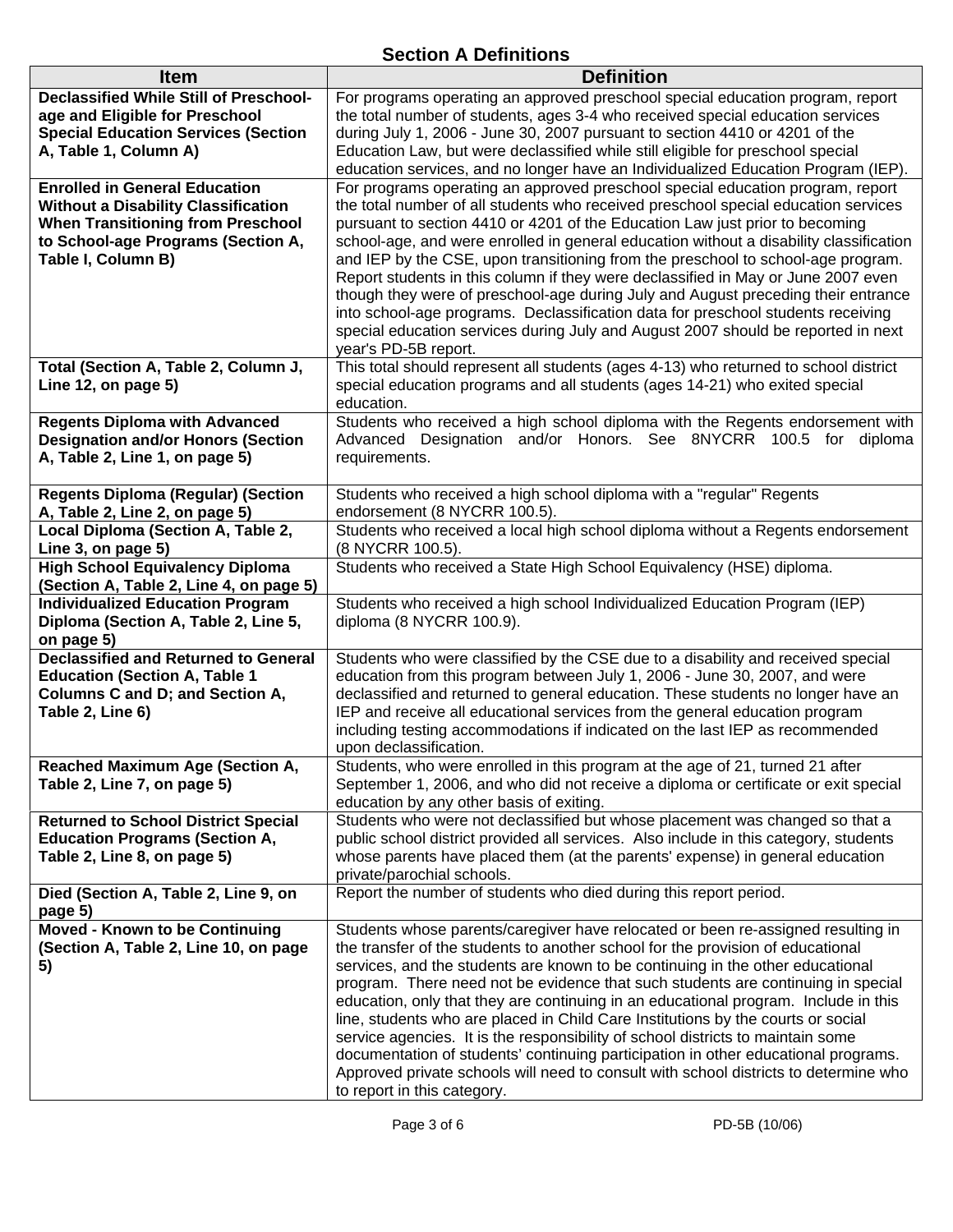| <b>Item</b>                                             | <b>Definition</b>                                                                                                                                                                                                                                                                                                                                                                                                                                                                                          |
|---------------------------------------------------------|------------------------------------------------------------------------------------------------------------------------------------------------------------------------------------------------------------------------------------------------------------------------------------------------------------------------------------------------------------------------------------------------------------------------------------------------------------------------------------------------------------|
| Dropped Out (Section A, Table 2, Line 11,<br>on page 5) | Students who were enrolled at some point in the reporting year, were not<br>enrolled at the end of the reporting year, and did not exit through any of the<br>other basis described (lines 1-10 on page 5). This line includes dropouts,<br>students who moved and are not known to be continuing, runaways,<br>expulsions, status unknown and other students who left school. Dropouts at<br>ages 14 and 15 should only be reported after all attempts to enforce<br>attendance requirements have failed. |

### **Section A, Table 1**

#### **Report of Students with Disabilities Declassified (Ages 3-13) July 1, 2006 to June 30, 2007**

Report the number of students who were declassified between the ages of 3 and 13. Report each student only once in the appropriate column.

|                                        |                                                                                                                                                       | В                                                                                                                                                                                                                                       |                                                                                            |                                                                                             |
|----------------------------------------|-------------------------------------------------------------------------------------------------------------------------------------------------------|-----------------------------------------------------------------------------------------------------------------------------------------------------------------------------------------------------------------------------------------|--------------------------------------------------------------------------------------------|---------------------------------------------------------------------------------------------|
|                                        | Preschool*<br>Declassified while still of<br>Preschool-age and<br>eligible for Preschool<br><b>Special Education</b><br><b>Services</b><br>(Ages 3-4) | <b>Preschool to</b><br>School-Age<br><b>Transition*</b><br><b>Enrolled in General</b><br>Education Without a<br><b>Disability Classification</b><br>When Transitioning from<br>Preschool Special<br>Education to School-Age<br>Programs | <b>School-Age</b><br>Declassified and Returned<br>to General Education<br>Between Ages 4-8 | <b>School-Age</b><br>Declassified and Returned<br>to General Education<br>Between Ages 9-13 |
| <b>Number</b><br>οf<br><b>Students</b> |                                                                                                                                                       |                                                                                                                                                                                                                                         |                                                                                            |                                                                                             |

\*Only programs that operate approved preschool education programs, pursuant to section 4410 or 4201 of the Education Law, should enter data in Columns A and B. All other programs should enter "NA" (Not Applicable).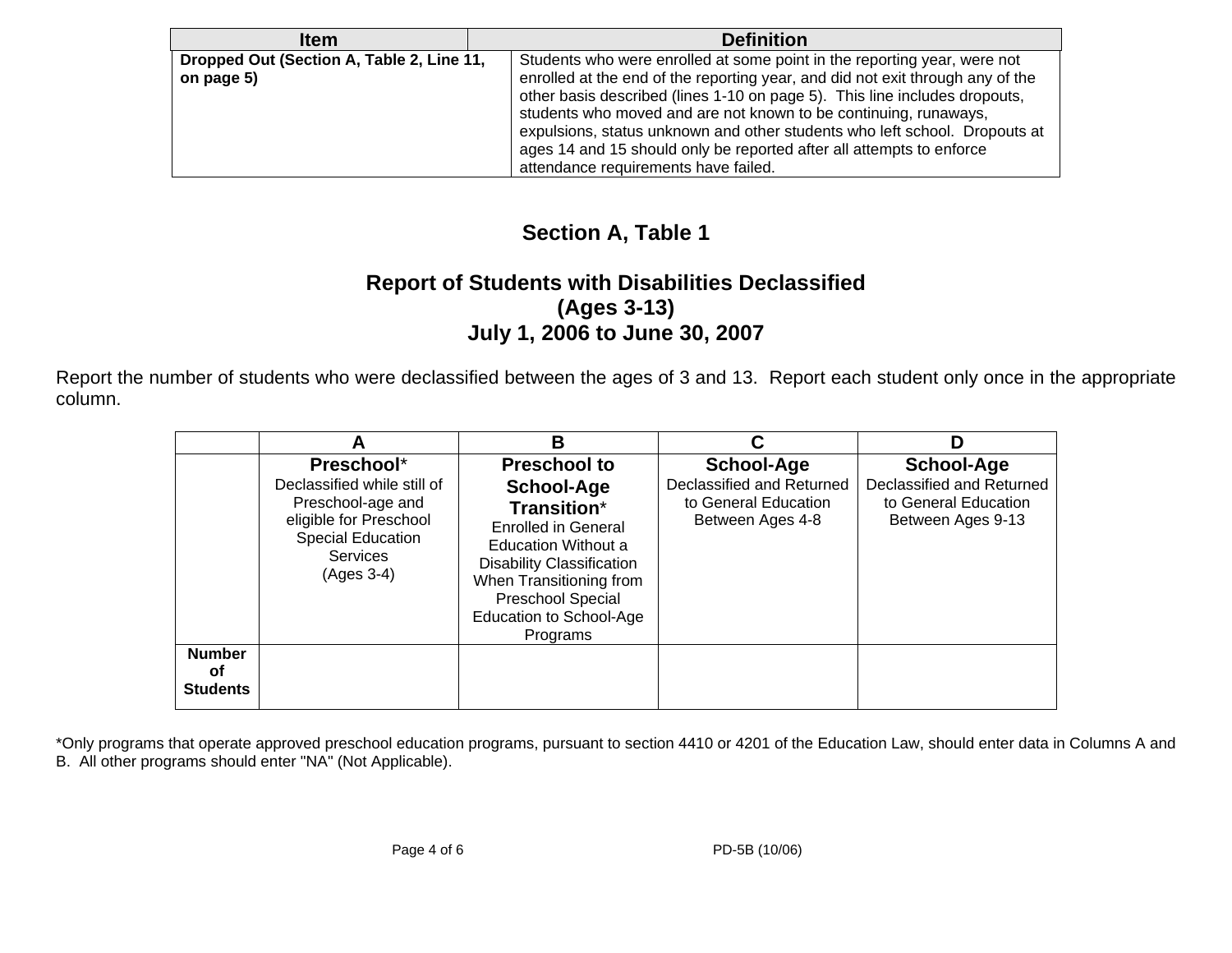# **Section A, Table 2**

## **Report of School-Age Students with Disabilities Exiting Special Education or Returned to School District (Ages 4-21) July 1, 2006 to June 30, 2007**

|              |                                                                    | A        | B  | C  | D  | Е                          | F  | G  | H  |              |                       | K                                   |          | M                                              | N                     | O                                                  | P                                              | $Q^*$                        |
|--------------|--------------------------------------------------------------------|----------|----|----|----|----------------------------|----|----|----|--------------|-----------------------|-------------------------------------|----------|------------------------------------------------|-----------------------|----------------------------------------------------|------------------------------------------------|------------------------------|
|              |                                                                    |          |    |    |    | Age as of December 1, 2006 |    |    |    | <b>Total</b> | <b>Race/Ethnicity</b> |                                     |          |                                                |                       |                                                    |                                                |                              |
|              | <b>Bases of Exit</b>                                               | $4 - 13$ | 14 | 15 | 16 | 17                         | 18 | 19 | 20 | 21           | $(A-I)$               | Amer. Ind. Asian/Pac.<br>Alas. Nat. | Islander | <b>Black</b><br>(not of<br>Hispanic<br>origin) | Hispanic<br>or Latino | White (not<br><sub>of</sub><br>Hispanic<br>origin) | Multi-Racial<br>(not of<br>Hispanic<br>origin) | Total<br>(Columns<br>$K - P$ |
| $\mathbf{1}$ | Regents Diploma with Advanced<br>Designation and/or Honors         |          |    |    |    |                            |    |    |    |              |                       |                                     |          |                                                |                       |                                                    |                                                |                              |
|              | 2 Regents Diploma (Regular)                                        |          |    |    |    |                            |    |    |    |              |                       |                                     |          |                                                |                       |                                                    |                                                |                              |
|              | 3 Local Diploma                                                    |          |    |    |    |                            |    |    |    |              |                       |                                     |          |                                                |                       |                                                    |                                                |                              |
|              | 4 High School Equivalency Diploma                                  |          |    |    |    |                            |    |    |    |              |                       |                                     |          |                                                |                       |                                                    |                                                |                              |
|              | 5 Individualized Education Program<br>Diploma                      |          |    |    |    |                            |    |    |    |              |                       |                                     |          |                                                |                       |                                                    |                                                |                              |
|              | 6 Declassified and Returned to<br><b>General Education</b>         |          |    |    |    |                            |    |    |    |              |                       |                                     |          |                                                |                       |                                                    |                                                |                              |
|              | 7 Reached Maximum Age                                              |          |    |    |    |                            |    |    |    |              |                       |                                     |          |                                                |                       |                                                    |                                                |                              |
|              | 8 Returned to School District<br><b>Special Education Programs</b> |          |    |    |    |                            |    |    |    |              |                       |                                     |          |                                                |                       |                                                    |                                                |                              |
|              | 9 Died                                                             |          |    |    |    |                            |    |    |    |              |                       |                                     |          |                                                |                       |                                                    |                                                |                              |
|              | 10 Moved - Known to be Continuing                                  |          |    |    |    |                            |    |    |    |              |                       |                                     |          |                                                |                       |                                                    |                                                |                              |
|              | 11 Dropped Out                                                     |          |    |    |    |                            |    |    |    |              |                       |                                     |          |                                                |                       |                                                    |                                                |                              |
|              | 12 Total - Lines 1-11                                              |          |    |    |    |                            |    |    |    |              |                       |                                     |          |                                                |                       |                                                    |                                                |                              |

\*Column Q total must equal Column J total on each Line.